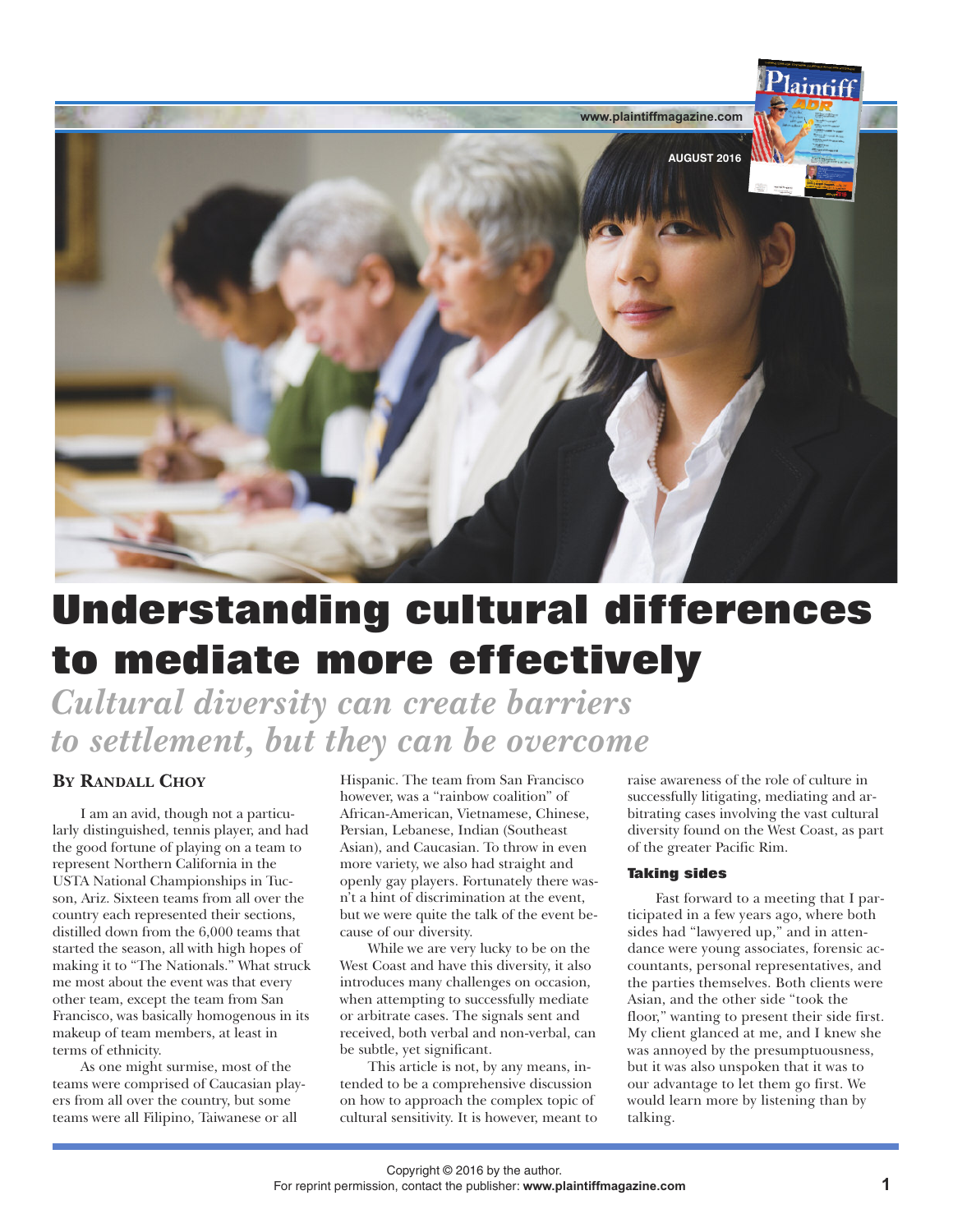**www.plaintiffmagazine.com**



What the other lawyer could have done was offer to let us go first, whereupon we would have politely declined, and both sides would then have achieved their preliminary objectives. In any event, the other side then proceeded to put on a "dog and pony show," during the entirety of which my forensic accountant and I listened politely, nodding occasionally to show that we understood their position. At the end of the 30-minute presentation, the attorney closed his binder, and asked if we had any questions. We did not so the three of us shook our heads, "no." The other attorney then, looking rather smug, thrust a small sheaf of documents across the table at us, and said, "Since that's the case, I've prepared the documents to settle this case, so sign and we can be done with this mess."

Let's take a moment to analyze what happened here. In Western culture, perhaps absolutely nothing occurred out of the normal realm of negotiation strategy. In this particular case however, a myriad of faux pas were committed. The other side started out by aggressively taking the floor, something that is probably taught as good strategy in some cases. "Take the floor," "own the courtroom," "take control of the agenda." All good western approaches to meetings held all over the country, if not the world. As pointed out earlier though, these approaches are not necessarily the approach that will lead to the greatest receptiveness in certain situations and cultures.

What else happened? Complete misreading of how their presentation was received by one side of the table. Politely nodding our heads meant that we understood what was being presented, *not that we were accepting the position posited by the presentation.* When we politely declined to sign the proffered settlement agreement, agreeing only to take the presentation under calm deliberation and provide a response, the other side was livid. They had assumed as the presentation was going along, that the polite nodding of heads was tacit agreement with their position, and therefore they had won. Wrong.

#### **Tips for cross-cultural mediations**

In mediating cases, with cross-cultural effects, and indeed all mediations, it is important to:

• Do your homework. Know your party's cultural, economic and personal background.

• Determine the level of hostility, anger and resentment, which are not part of the law, but clearly part of the process. Do this by engaging the parties at the outset.

• Determine the *real* goal (Chinese: *mùdi*) of the parties. If it is monetary compensation, that is easy; but it often takes a little digging to get a bottom line.

• As all good mediators do, listen carefully and watch for clues that may not be immediately obvious, and be sensitive to different cultural values.

Lastly, one could assume a rather minor detail, yet was one which could have major ramifications, was the flippant act of tossing the settlement documents across the table to my clients to sign. In most Pacific Rim countries, that would be construed as disrespectful. Even if the documents were ultimately to be signed because they represented a fair resolution of the issues, that act could disrupt the entire process, and at best, delay it until the insult was attenuated by time. A mediator's nightmare for sure, to have settlement at hand, only to have it delayed by an unintended failure of etiquette.

### **Using aggression**

Aggression is part of our American culture, especially for lawyers. It is not surprising that Asian cultures also express and encourage aggressive tactics. However, aggression is expressed in many different ways, and many cultures. Some Pacific Rim cultures tend to be less outwardly expressive of aggression. Traditional Asian martial arts is particularly illustrative of this issue. Though some forms are outwardly aggressive, like Kenpo and Tai Kwan Do, others are counter-punching or even outwardly passive, such as Wing Chun or Tai Chi.

Litigation can be very similar to martial arts. Who throws the first punch? Is your strength in attacking, defending or counter-punching? Psychologically, how do you best get information about your opponents? As a mediator, this same information is important to get both sides of the table to engage in meaningful dialogue. Perhaps even more important is to know each side's propensities to prevent unnecessary friction which can obstruct resolution, or delay it.

The different cultural approaches to aggression arise frequently. I was recently asked about receptivity of Asian parties to mediation, and told that while mediation was almost non-existent, arbitration was steadily gaining acceptance as ADR. I was then asked why I thought that was. Upon reflection, I think my answer was correct. Nearly 40 years of practicing law and mediation has shown that most cultures still adhere to the adversarial mode of dispute resolution. Someone is right, someone is wrong. Mediation is more often, a middle ground. Mediation is allowing the parties to honestly and openly discuss the issues. I think mediations are not successful because the parties are led kicking and screaming to the bargaining table. It is often hard to have forthright conversations without a lot of confidence and trust-building first, something not easily done in one session.

## **Chinatown no longer homogeneous**

By a rather late introduction, I am Chinese by ethnicity, a fourth generation San Franciscan, born and raised. How then, am I any more qualified to speak about diversity than any other mediator? Take a stroll down San Francisco's Chinatown, and to the uninitiated, it looks very similar to what one might expect – upturned gabled roofs, painted in garishly flamboyant colors, reds and greens predominating. There are still souvenir shops, roast ducks and roast pork strips hanging from racks, prominently displayed in shop windows; tea and herb